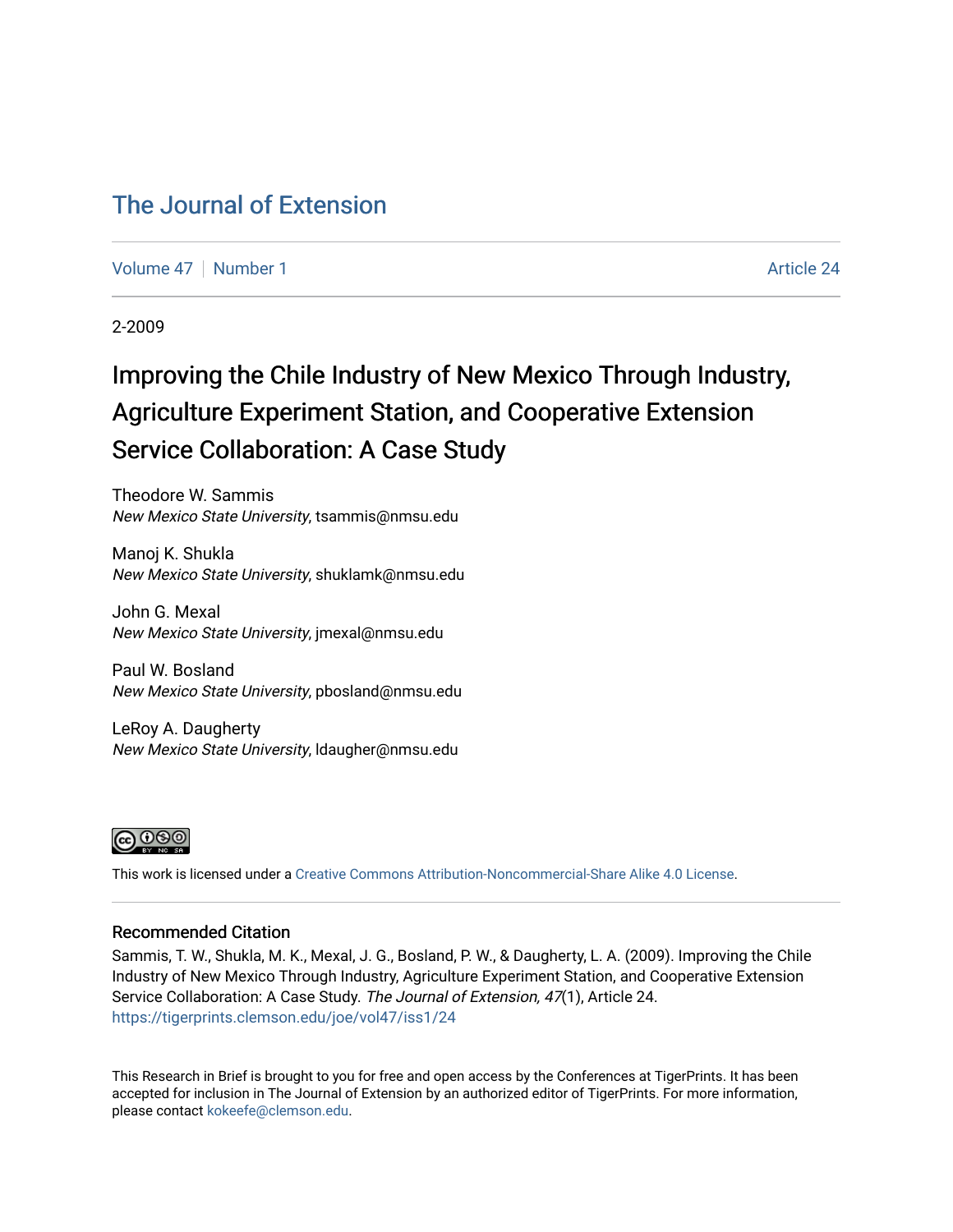Improving the Chile Industry of New Mexico Through Industry, Agriculture Experiment Station02/23/09 on 24:03/09 Extens



**February 2009 Volume 47 Number 1 Article Number 1RIB4**

[Return to Current Issue](http://www.joe.org:80/joe/2009february/)

# **Improving the Chile Industry of New Mexico Through Industry, Agriculture Experiment Station, and Cooperative Extension Service Collaboration: A Case Study**

**Theodore W. Sammis**

Professor and Jose Fernandez Chair Department of Plant and Environmental Science [tsammis@nmsu.edu](mailto:tsammis@nmsu.edu)

**Manoj K. Shukla** Assistant Professor Department of Plant and Environmental Science [shuklamk@nmsu.edu](mailto:shuklamk@nmsu.edu)

**John G. Mexal** Professor Department of Plant and Environmental Science [jmexal@nmsu.edu](mailto:jmexal@nmsu.edu)

**Paul W. Bosland** Professor and Regent's Professor Department of Plant and Environmental Science [pbosland@nmsu.edu](mailto:pbosland@nmsu.edu)

> **LeRoy A. Daugherty** Director and Associate Dean Agricultural Experiment Station [ldaugher@nmsu.edu](mailto:ldaugher@nmsu.edu)

New Mexico State University Las Cruces, New Mexico

**Abstract:** Chile growers and the Agricultural Research and Cooperative Extension Services at New Mexico State University have a long history of collaboration to sustain the chile industry. This case study identifies and documents the methodology of creating collaboration among the Agriculture Experimental Station, Cooperative Extension, and growers to solving local, regional, and global challenges in a specialty crop. A new paradigm has been created with the formation of a research-team approach with long-term funding guaranteed and the New Mexico Chile Growers Association's direct involvement to determine the allocation of research funds to the team and other funding requests.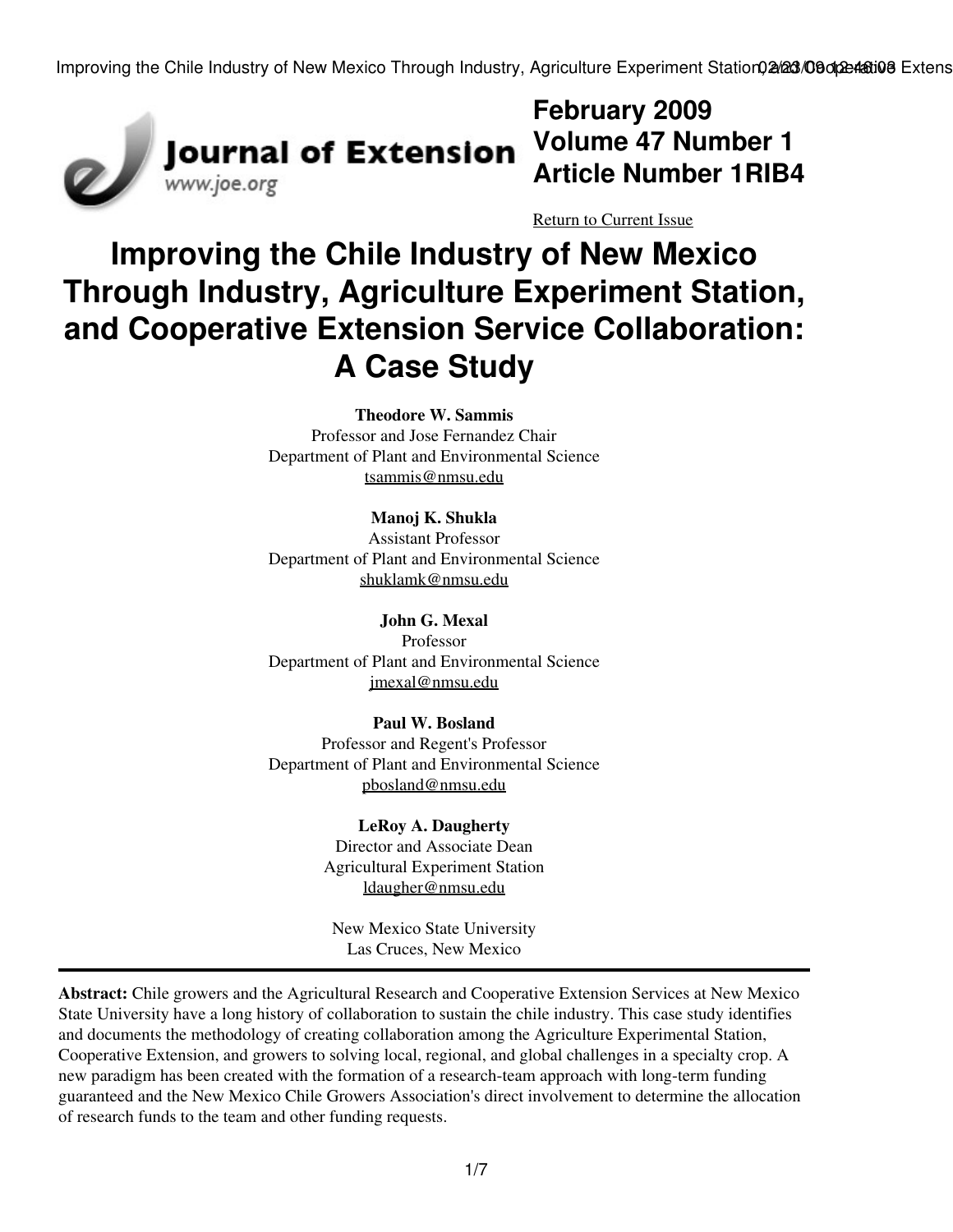## **Introduction**

The Morrill Act of 1862 and Hatch Act of 1887 provided the establishment of agriculture research and teaching universities in every state and territory. Later, the Smith Lever Act of 1914 provided for the establishment of the Cooperative Extension Service with an aim of transferring research results directly to farmers. In the state of New Mexico, Extension functions with a county Extension agent as the first contact with the public, and statewide or region-wide Extension specialists support him or her. County Extension agents also act as an important link between university researchers and farmers. In spite of some difficulties reported in literature (Amanor & Farrington, 1991; Kaimovitz, 1991), county Extension agents are effective in bringing the research results to a farm and making researchers aware of the local and regional problems faced by farmers.

Some of Extension-research activities are funded by commodity commissions that assess fees on a commodity to support research and Extension activities. The leaders of the commission also interact directly with researchers to identify critical problems. One such example is the California Specialty Crops Council (CSCC, 2007), a coalition of over 18 commodity organizations that was formed to serve as a resource to growers and researchers working in the agriculture sector. A similar commission also exists in the state of New Mexico that serves as a liaison between chile researchers and chile growers.

New Mexico is the largest chile pepper producer in the U.S., and this commodity annually contributes \$50 million to the economy of the state (Gore, 2005). Over the past several years, the New Mexico chile industry has faced several production problems, including a sharp decline in production in certain parts of the state (according to chile processors data) mainly due to diseases. New Mexico chile industry is also facing serious competition for U.S. markets from other countries, notably China, India, and Mexico, which have a large pool of cost-effective labor (Diemer, Philips, & Hillon, 2004).

## **Objectives**

This case study reported was undertaken to document the methodology for a new paradigm of creating collaboration among the New Mexico State University (NMSU) Agriculture Experimental Station, Cooperative Extension Service, and growers to solve local, regional, and global challenges associated with a specialty crop with the ultimate goal to prevent the demise of the specialty crop industry of New Mexico from global competition.

## **History of Chile Program at NMSU**

NMSU has the longest continuous program of chile pepper improvement in the world. The chile pepper breeding program started in 1888 when Fabian Garcia began to hybridize chile peppers. In 1913, a new smooth pod type variety of chile, 'New Mexico No. 9,' was released. During 1960s, another variety of chile, 'New Mexico 6-4,' was released, which was the impetus for the start of the Mexican food industry in the United States. Other releases by chile breeders at NMSU occurred as the chile industry expanded in the state of New Mexico (Bosland, Iglesias, & Gonzalez, 1990; Bosland, 1992; Bosland, Iglesias, & Gonzalez,, 1993; Bosland, Iglesias, & Gonzalez, 1994; Bosland & Votava, 1998).

An organization called "Connoisseurs of red and green chile" was formed by the New Mexico Department of Agriculture in early 1970s. However, they did not have money to support research. Consequently, chile growers established the New Mexico Chile Commodity Commission in 1985 through enabling legislation in 1983 (Figure 1). The Chile Commodity Commission uses check off money (\$0.50/ton of chile on wet weight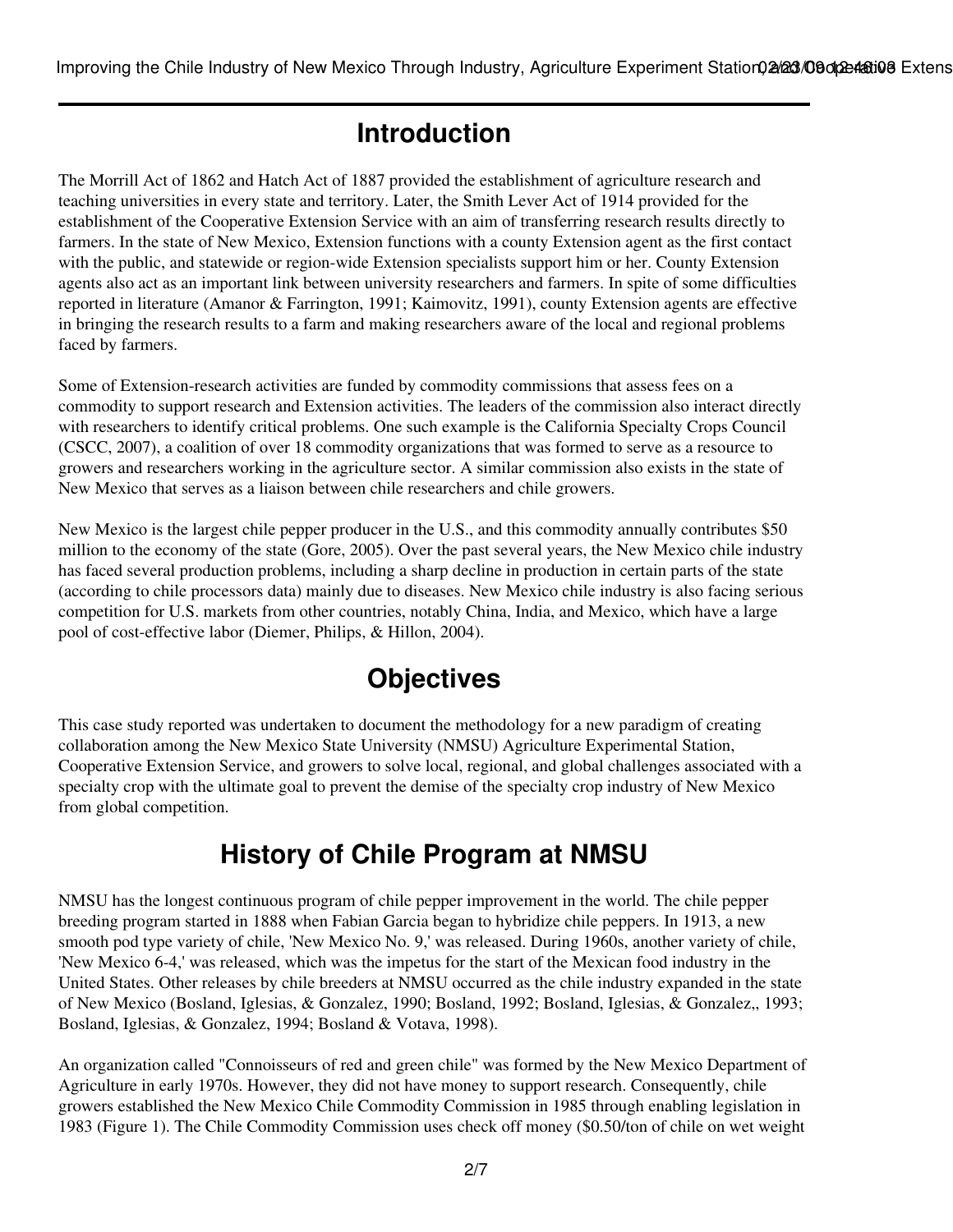Improving the Chile Industry of New Mexico Through Industry, Agriculture Experiment Station02/23/09 ot 24:019 Extens

basis sold by a farmer) to support marketing, research (especially breeding programs), and interacts with NMSU to solve production problems (Lucero, personal communication, 2008). In 2008, the check off money contributions were raised to \$0.625/ton on wet basis (Lucero, 2008).



**Figure 1.** Flow Chart of Chile Growers and University Interaction

At the request of the chile industry, a Chile Task Force (CTF) was established in 1998 (Figure 1), comprised of NMSU researchers, Extension personnel, growers, and processors, with about 90 members (Diemer, Philips, & Hillon, 2004). The mission of CTF was to conduct additional research on developing best management practices (BMPs), mechanical harvester, and mechanical cleaning of machine-picked chile. The New Mexico Chile Commodity Commission also helped establish the CTF by appropriating seed money. The CTF worked with the university to secure funds from the U.S. Department of Agriculture, Agricultural Research Service and the state legislature to fund the task force.

In 2005, the CTF was reorganized as the chile industry started to concentrate on non-production problems such as marketing and worker compensation, and the New Mexico Chile Growers Association was established to take over the activities of the CTF (New Mexico Chile Growers Association, 2007). These groups were formed to provide a platform for effective interaction with the New Mexico Agricultural Experiment Station (AES), Cooperative Extension Service (CES), and chile growers. Research teams were formed in 2007, and focused research activities started in the same year with the direct involvement of AES, CES, and Chile Growers Association (Figure 1).

Within NMSU, CES conducts the outreach program with the chile growers. During this communication, research problems are identified, and research is conducted by the New Mexico AES researchers. The research results and recommendations are then conveyed to the growers by CES. AES as well as CES are directly involved in research, Extension, publications, distribution of research funds, and coordination among different agencies, commissions, and Extension and research personnel.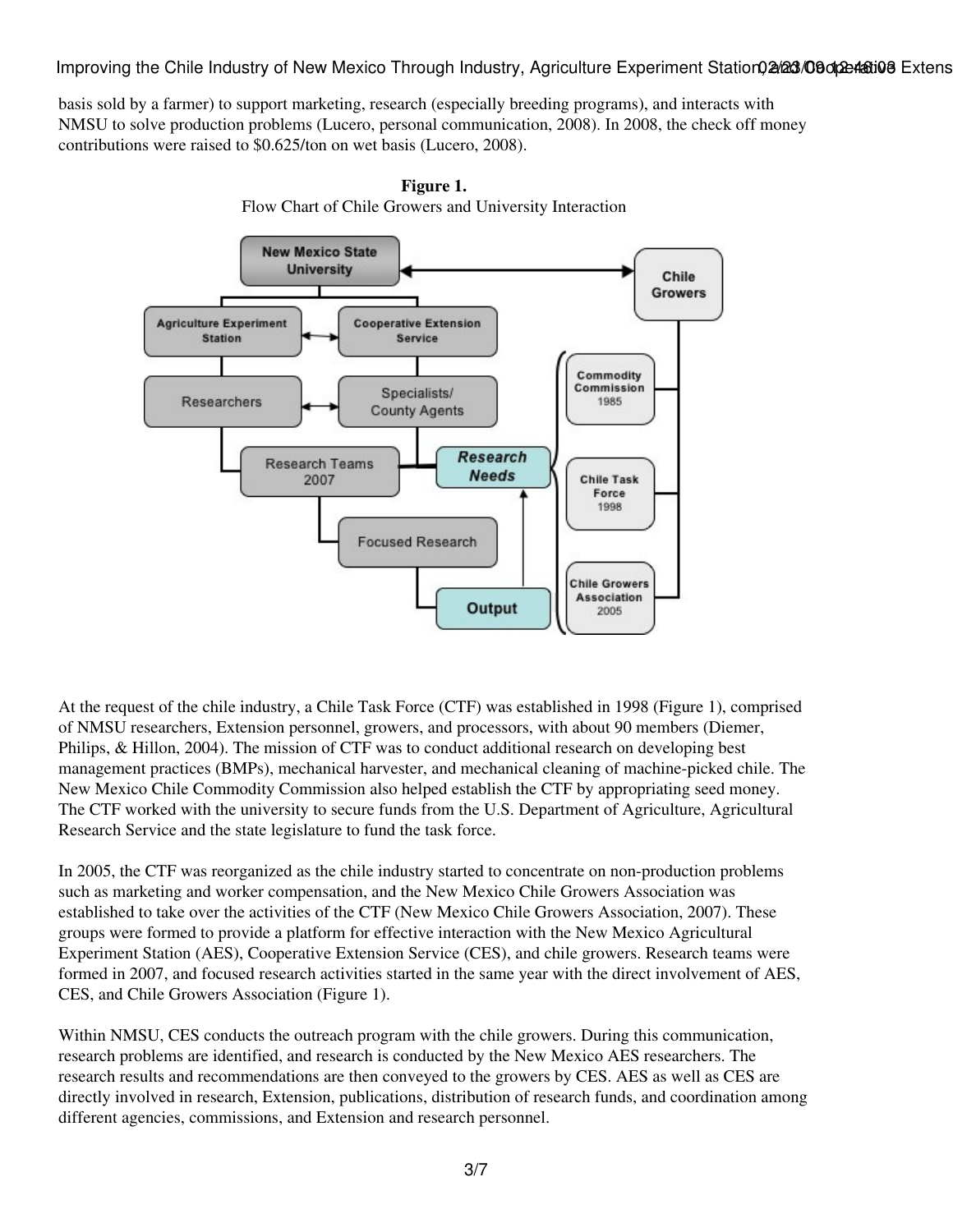# **Industry University Coordination**

#### **Setting Up Research Development Priorities**

Since the inception of the interaction between the chile growers and the university, the chile industry has supported the chile pepper breeding program. One example is the project initiated at the request of the New Mexico Chile Commodity Commission on improving two older varieties, 'NuMex Big Jim' and 'New Mexico 6-4,' for higher yield, uniform heat levels, and improved fruit qualities for the southern New Mexico production area.

In 1992, *Phytophthora capsici* disease became a major concern of the chile industry. With the help of the chile industry, NMSU obtained \$250,000 of recurring research funds from the state legislature for the AES to conduct research on *Phytophthora* control, development of resistant varieties, and improved BMPs. The number of projects funded ranged between eight and 14 per year and were small in nature, with funds sufficient to support one graduate student per funded project. The allocation of funds was made in such a way that the breeding program received about 23% of the research funds. The remaining 77% supported other research areas, including entomology (23%), specialty breeding programs involving development of *Phytophthora* resistant varieties (8%), genetic engineering for developing Roundup-Ready chile (8%), mechanical harvesting (6%), chemical composition of peppers (8%), and BMP research (23%). The chile breeding program received funds every year, while other projects changed year to year based on the response of the researchers to the call for proposals.

#### **Research Extension Outputs**

On farm research in NMSU often involves active collaboration between researchers and Extension personnel (see Figure 1). The results of the research and Extension carried out by CTF on various aspects of chile production are summarized in Table 1 (Abernathy, Hughs, & Eaton, 2007). One of foci of the CTF was to highlight chile research by encouraging research and Extension publications. New Mexico CES published articles on several aspects, ranging from chile food preparation to commercial and home garden chile production. Of the 196 Extension guides related to chile, 45 are horticulture guides for the growth of chile (<<http://cahe.nmsu.edu/pubs/>taskforce/> retrieved April 28, 2008), 16 deal with the economics of chile production, 18 are about food processing, and the rest cover all aspects of knowledge of chile. Consequently, interaction among New Mexico Agriculture Experiment Station, Cooperative Extension Service, chile growers, and New Mexico Chile Commodity Commission has resulted in quality research and publication of reports and Extension guides on several aspects of chile production. Several of the reports were subsequently published in peer-reviewed journals as well (Bosland & Votava, 1998; Wall, Walker, Hughs, & Philips, 2003; Diemer, Philips, & Hillon, 2004).

**Table 1.**

List of Reports Generated as Extension Publications from the Chile Task Force (2002-2008)

| Area of Research and Extension | <b>Number of Reports</b> |
|--------------------------------|--------------------------|
| Farm labor issues              |                          |
| Global competition             |                          |
| Integrated pest management.    |                          |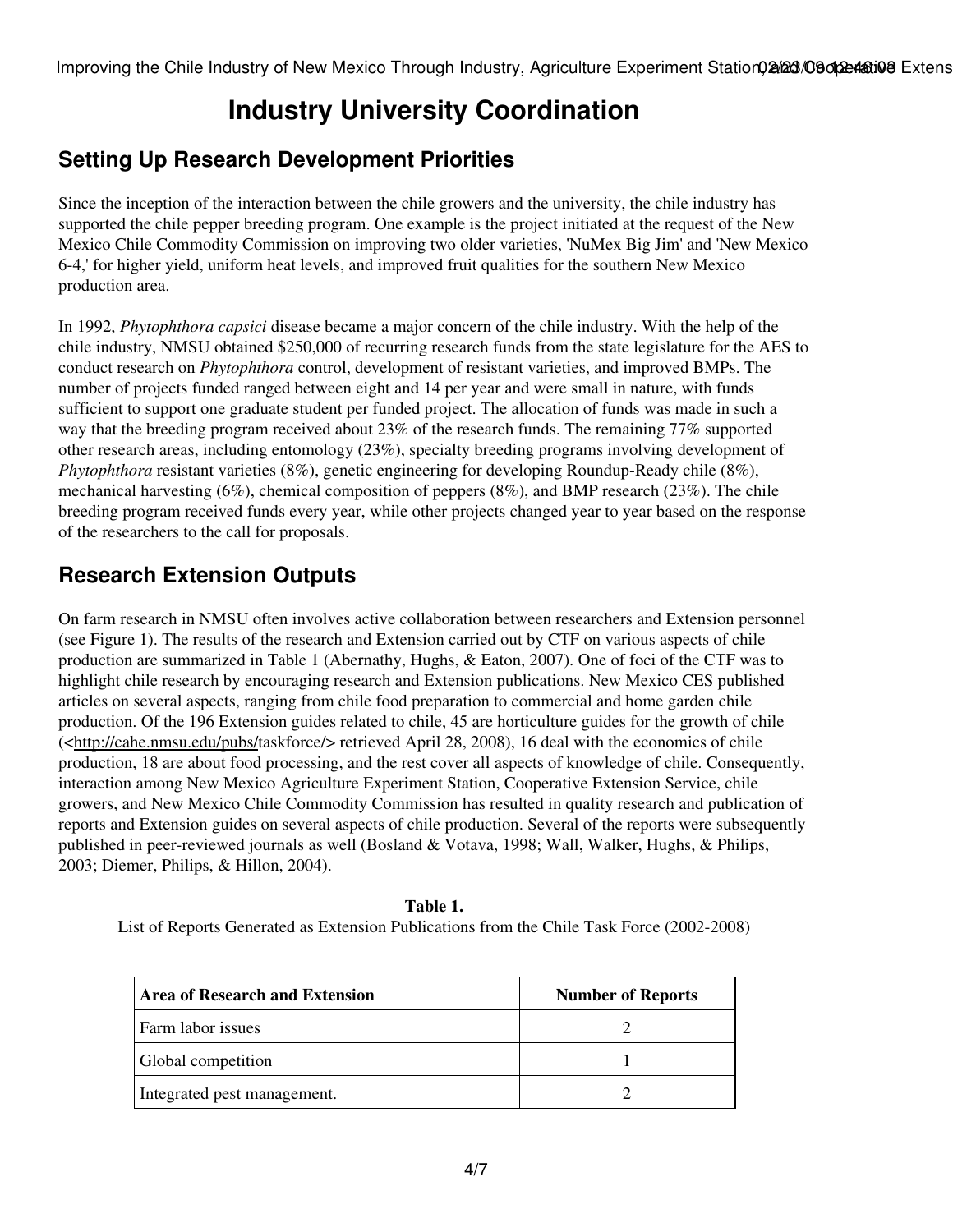Improving the Chile Industry of New Mexico Through Industry, Agriculture Experiment Station, 2/23/09 on 24:03

| Seed quality and germination                |  |
|---------------------------------------------|--|
| Guidelines for chile production             |  |
| Economics of chile production               |  |
| Machine-harvesting, processing and cleaning |  |

Without the financial support and guidance from the chile growers, the university likely would not have been able to undertake this challenge at the same level of activity. As an important part of the interaction and support by the chile growers, the Extension Service organizes the annual New Mexico Chile Conference. This conference was started in 1986 in response to the chile growers' need for current information about chile production. The conference showcases the research and Extension outputs including new varieties developed over the past one year.

## **Agricultural Experiment Station Response to a New Industry Request**

In 2006, almost a year after the reorganization of the CTF, the industry again approached the university with the observed problem of yield decline (reportedly from 5,300 kg/ha to 3,125 kg/ha), especially on farms that were under chile production for several years. As a result of the growers' request, the Director of the Agriculture Experiment Station organized a meeting of research and Extension personal and support staff involved or interested in research on chile-pepper production. A second meeting was organized involving the chile industry representatives as well. One of the main outcomes of the two meetings was the recognition of the need for a multidisciplinary research effort (Figure 1). As a result, a team of eight researchers and Extension specialists was formed, and initial funding was given to collect and analyze soil samples from some farmers' field where yield decline was reported.

This team approach required a change in research funding procedures from a year-to-year basis to 5-year funding for the research team. Consequently, the method of selecting projects to be funded was also changed in response to the growers' concern. In the past, chile proposals had been evaluated by the department heads and the Agricultural Experiment Station director, and projects receiving higher priorities were funded. The selection method was changed to have the Agricultural Experiment Station director interact with the chile growers to prioritize and decide the level of funding allocated to the team and individual projects. In the past, chile growers were not involved in the decision-making process that allocates funds, and this new paradigm created a different dynamic between the growers and the university.

For the first year of the team's existence, 69% of the total research dollars were allocated to the interdisciplinary team, while the rest of the funds went to the chile breeding program. Consequently, with the new allocation approach no funds were made available to conduct research on some areas typically funded on an annual basis, such as beet curly top virus epidemiology, development of a glyphosate resistance gene, impact of soil temperature on chile planting date, and *Phytophthora* propagation. The new paradigm will test the hypothesis that allocating research dollars to interdisciplinary teams with direct involvement of the Chile Growers Association is key to setting up long-term research goals and to saving the chile industry in the state of New Mexico.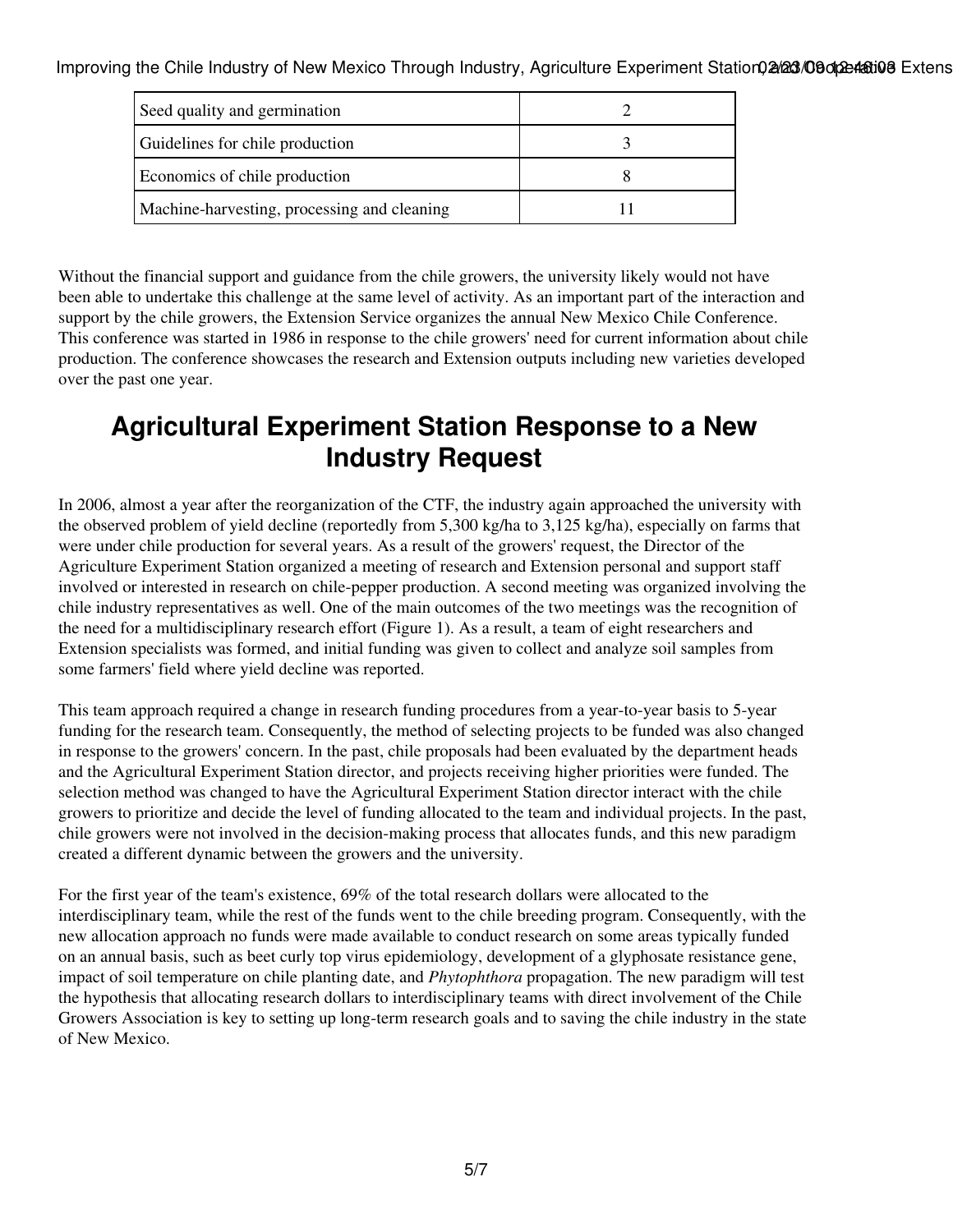Improving the Chile Industry of New Mexico Through Industry, Agriculture Experiment Station, 2/23/09 on 24:03

### **Summary**

New Mexico State University started research on chile in 1888 that continues to this day. The university has been instrumental in the formation of a New Mexico Chile Commodity Commission, Chile Growers Association, Chile Task Force, and chile Extension activities. The research and Extension personal at New Mexico State University have secured, in conjunction with the chile industry, long-term research funds and short-term Extension funds. Funds allocated for both research and Extension by the New Mexico Chile Commission and the Agricultural Experiment Station have encouraged cooperation between the entities and resulted in a more productive institution.

The close collaborations among researchers, Extension personnel, growers, and industry personnel have played a key role in the overall growth of the chile research and production in the state. A new paradigm has been created with the formation of a research-team approach, with long-term funding guaranteed and the New Mexico Chile Growers Association playing an active role in determining the allocation of research funds to the team and other individual funding requests while simultaneously continuing funding for chile breeding program at the New Mexico State University.

#### **Acknowledgement**

This research was supported by the New Mexico University Agricultural Experiment Station.

### **References**

Abernathy G., Hughs, E., & Eaton, F. E. (2007). Red chile pod reclaimer evaluations. Retrieved February 9, 2009 from: <http://cahe.nmsu.edu/pubs/research/horticulture/ctf27.pdf>

Amanor, K., & Farrington, J. (1991). NGOs and agricultural technology development. In W. M. Rivera & E. J Gustafson (Eds.) *Agricultural Extension: Worldwide institutional innovation and forces for change*. Amsterdam: Elsevier.

Bosland, P. W. (1992). `NuMex Sunglo', `NuMex Sunflare', `NuMex Sunburst' Ornamental Chile Peppers. *HortScience* 27(12):1341-1342.

Bosland, P. W. & Votava, E. (1998). 'NuMex Primavera' jalapeño. *HortScience* 33: 1085-1086.

Bosland, P. W., Iglesias, J., & Gonzalez, M (1993). `NuMex Joe E. Parker' chile. *HortScience* 28(4):347-348.

Bosland, P. W., Iglesias, J., & Gonzalez, M. (1994). `NuMex Centennial' and `NuMex Twilight' ornamental chiles. *HortScience* 29:1090.

Bosland, P. W., Iglesias, J., & Tanksley, S. D. (1990). `NuMex Sunrise', `NuMex Sunset' and `NuMex Eclipse' ornamental chile peppers. *HortScience* 25(7):820-821.

California Specialty Crops Council (2007). Retrieved February 9, 2009 from: <http://www.minorcrops.org/index.htm>

Chile Pepper Institute. (2007). The Chile Pepper Institute. Retrieved February 9, 2009 from: <http://www.chilepepperinstitute.org/>